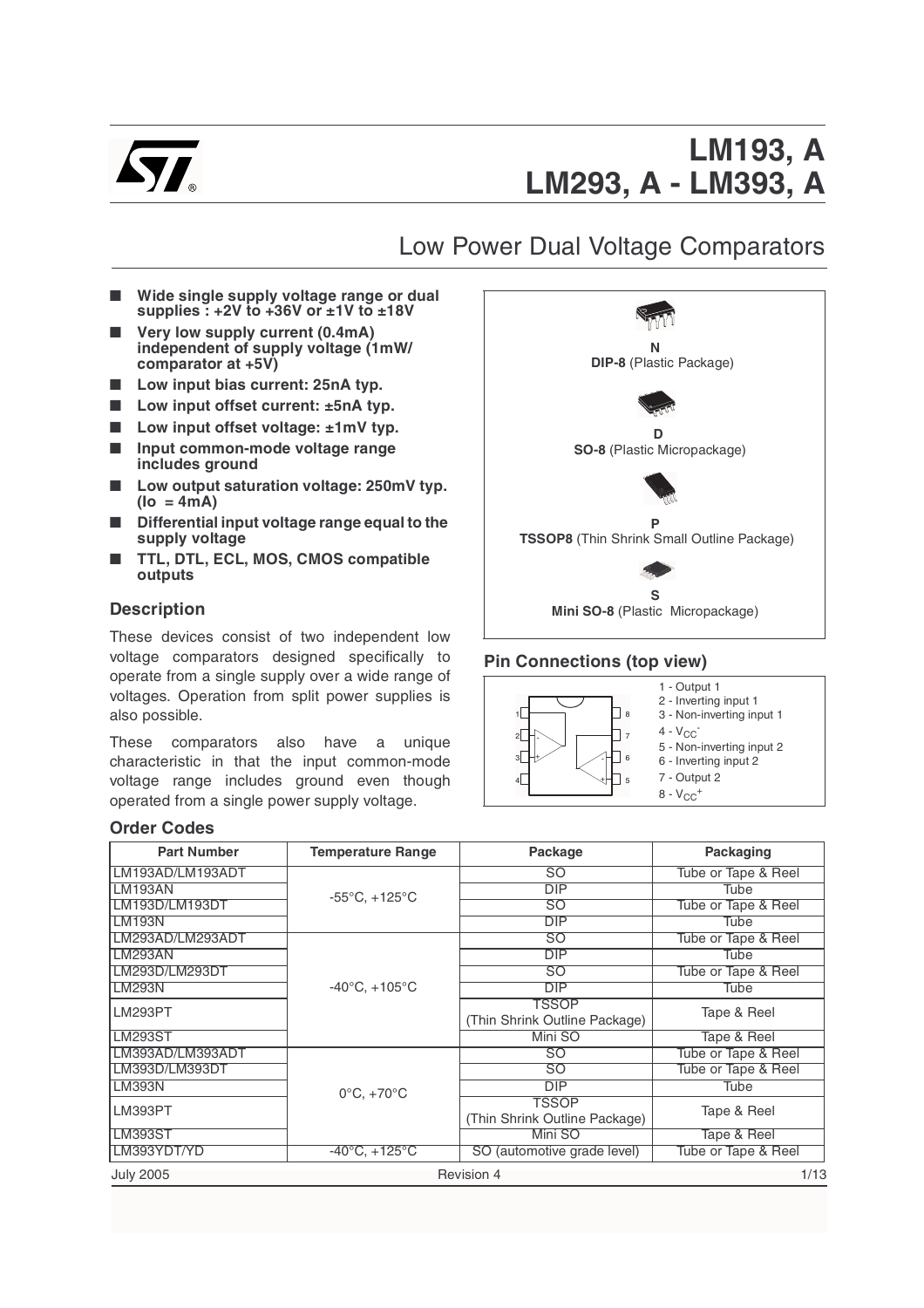**1 Schematic Diagram** (1/2 LM193)

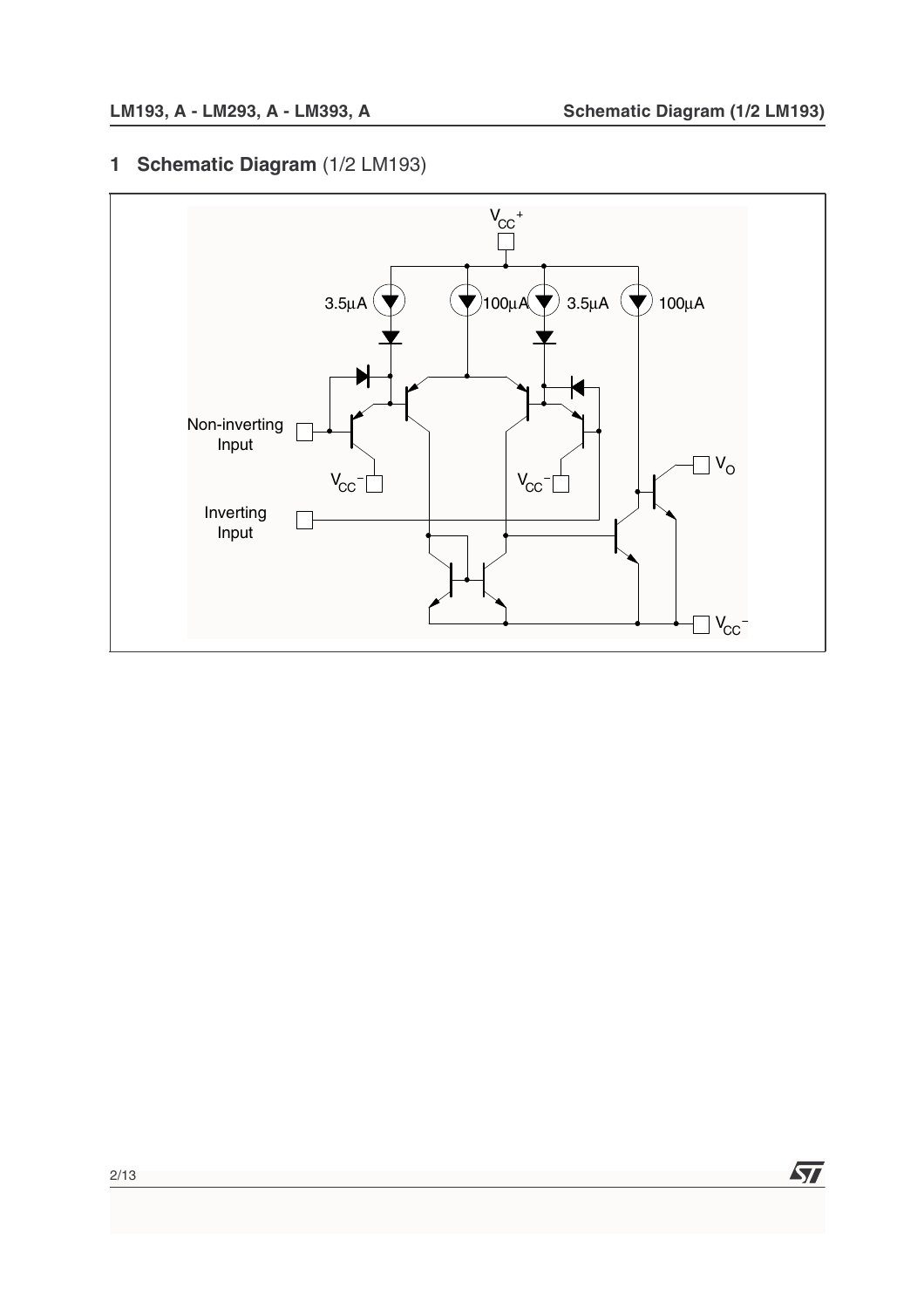### **2 Absolute Maximum Ratings**

| Table 1. Key parameters and their absolute maximum ratings |  |  |  |  |  |
|------------------------------------------------------------|--|--|--|--|--|
|------------------------------------------------------------|--|--|--|--|--|

| <b>Symbol</b>    | <b>Parameter</b>                                   | Value                                  | Unit                      |    |
|------------------|----------------------------------------------------|----------------------------------------|---------------------------|----|
| <b>Vcc</b>       | Supply voltage                                     | $±18$ or 36                            |                           |    |
| $V_{\text{id}}$  | Differential Input Voltage                         | ±36                                    |                           |    |
| Vi               | Input Voltage                                      | $-0.3$ to $+36$                        | V                         |    |
|                  | Output Short-circuit to Ground - note <sup>1</sup> | Infinite                               |                           |    |
| $P_d$            | Power Dissipation <sup>2</sup>                     | DIP-8<br>$SO-8$<br>TSSOP8<br>Mini SO-8 | 1250<br>710<br>625<br>580 | mW |
| $T_{\text{stg}}$ | Storage Temperature Range                          |                                        | $-65$ to $+150$           | °C |

1) Short-circuits from the output to  $V_{CC}^+$  can cause excessive heating and eventual destruction. The maximum output current is approximately 20mA independent of the magnitude of  $V_{CC}^+$ .

2) Pd is calculated with T<sub>amb</sub> = +25°C, T<sub>j</sub> = +150°C and R<sub>thja</sub> = 100°C/W for DIP8 package<br>= 175°C/W for SO8 package<br>= 200°C/W for TSSOP8 package

= 215°C/W for Mini SO8 package

#### **Table 2. Operating Conditions**

| Symbol            | <b>Parameter</b>                              | Value                               | Unit        |
|-------------------|-----------------------------------------------|-------------------------------------|-------------|
| $V_{\text{icm}}$  | Common Mode Input Voltage Range               | 0 to $V_{\rm CC}$ <sup>+</sup> -1.5 |             |
|                   | Operating Free-Air Temperature range LM193, A | $-55$ to $+125$                     |             |
| <sup>l</sup> oper | LM293. A                                      | $-40$ to $+125$                     | $^{\circ}C$ |
|                   | LM393, A                                      | 0 to $+70$                          |             |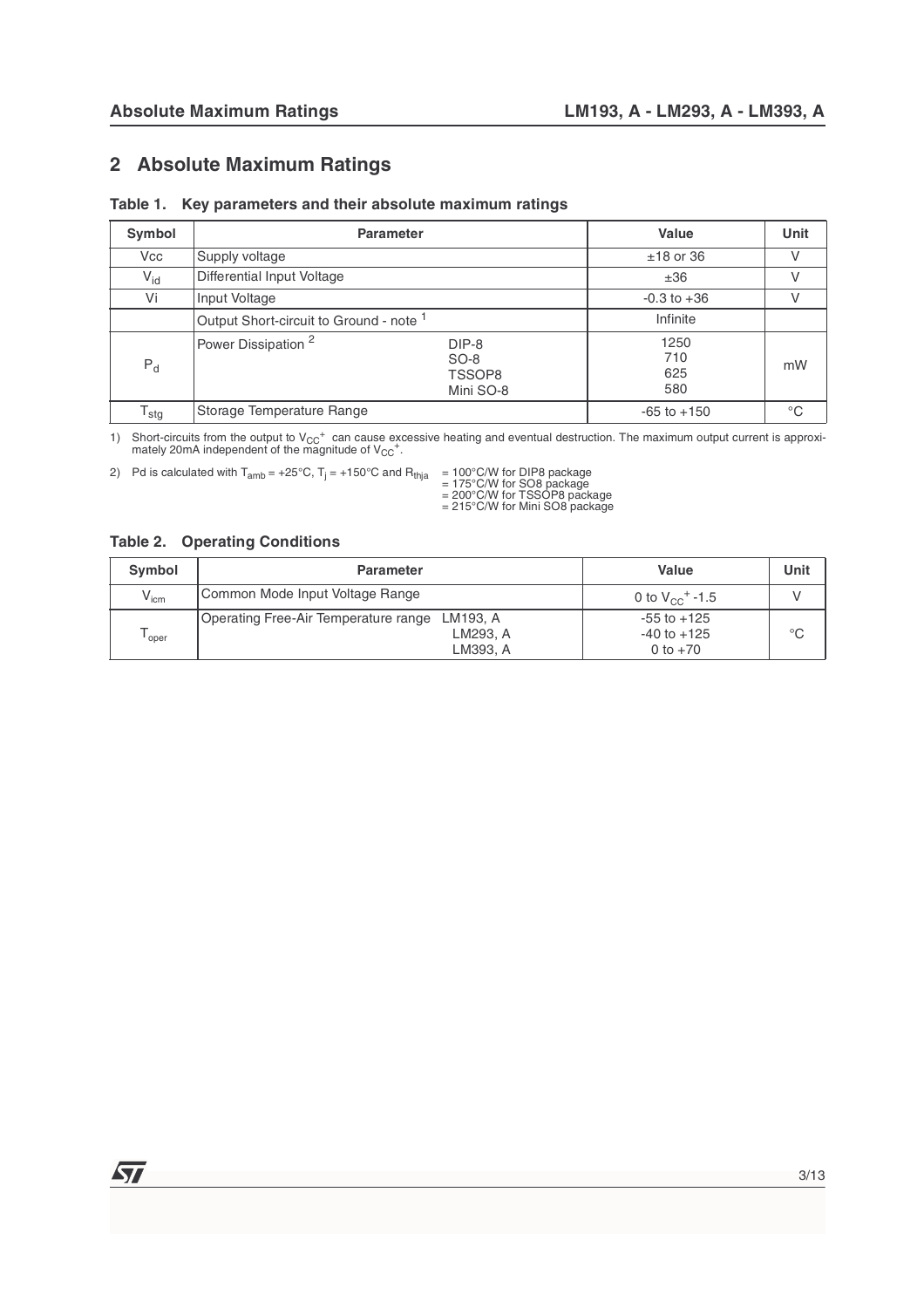### **3 Electrical Characteristics**

|  |  |  |  | Table 3. $V_{CC}^+$ = +5V, $V_{CC}^-$ = 0V, $T_{amb}$ = +25°C (unless otherwise specified) |  |
|--|--|--|--|--------------------------------------------------------------------------------------------|--|
|--|--|--|--|--------------------------------------------------------------------------------------------|--|

| Symbol                     | <b>Parameter</b>                                                                                                                               | LM193A - LM293A<br><b>LM393A</b> |                     |                                                        | LM193-LM293<br><b>LM393</b> |                     |                                                        | Unit     |
|----------------------------|------------------------------------------------------------------------------------------------------------------------------------------------|----------------------------------|---------------------|--------------------------------------------------------|-----------------------------|---------------------|--------------------------------------------------------|----------|
|                            |                                                                                                                                                | Min.                             | Typ.                | Max.                                                   | Min                         | Typ.                | Max.                                                   |          |
| $V_{i0}$                   | Input Offset Voltage - note 1<br>$T_{amb} = +25^{\circ}C$<br>$T_{min} \leq T_{amb} \leq T_{max}$                                               |                                  | 1                   | 2<br>4                                                 |                             | 1                   | 5<br>9                                                 | mV       |
| $I_{\text{io}}$            | Input Offset Current<br>$T_{amb} = +25^{\circ}C$<br>$T_{min} \leq T_{amb} \leq T_{max}$                                                        |                                  | 3                   | 25<br>100                                              |                             | 5                   | 50<br>150                                              | nA       |
| $I_{\text{ib}}$            | Input Bias Current (I <sup>+</sup> or I <sup>-</sup> ) - note <sup>2</sup><br>$T_{amb} = +25^{\circ}C$<br>$T_{min} \leq T_{amb} \leq T_{max}$  |                                  | 25                  | 100<br>300                                             |                             | 25                  | 250<br>400                                             | nA       |
| $\mathsf{A}_{\mathsf{vd}}$ | Large Signal Voltage Gain<br>$V_{CC}$ = 15V, R <sub>L</sub> = 15k $\Omega$ , V <sub>o</sub> = 1V to 11V                                        | 50                               | 200                 |                                                        | 50                          | 200                 |                                                        | V/mV     |
| $I_{\rm CC}$               | Supply Current (all comparators)<br>$V_{CC}$ = +5V, no load<br>$V_{CC}$ = +30V, no load                                                        |                                  | 0.4<br>$\mathbf{1}$ | $\mathbf{1}$<br>2.5                                    |                             | 0.4<br>$\mathbf{1}$ | $\mathbf{1}$<br>2.5                                    | mA       |
| V <sub>icm</sub>           | Input Common Mode Voltage Range - note 3<br>$V_{CC}$ = 30V<br>$T_{amb} = +25^{\circ}C$<br>$T_{min} \leq T_{amb} \leq T_{max}$                  | 0<br>0                           |                     | $V_{CC}$ <sup>+</sup> -1.5<br>$V_{CC}$ <sup>+</sup> -2 | 0<br>0                      |                     | $V_{CC}$ <sup>+</sup> -1.5<br>$V_{CC}$ <sup>+</sup> -2 | $\vee$   |
| $V_{\text{id}}$            | Differential Input Voltage -note <sup>4</sup>                                                                                                  |                                  |                     | $V_{CC}$ <sup>+</sup>                                  |                             |                     | $V_{CC}$ <sup>+</sup>                                  |          |
| $V_{OL}$                   | Low Level Output Voltage<br>$V_{\text{id}} = -1V$ , $I_{\text{sink}} = 4mA$<br>$T_{amb} = +25^{\circ}C$<br>$T_{min} \leq T_{amb} \leq T_{max}$ |                                  | 250                 | 400<br>700                                             |                             | 250                 | 400<br>700                                             | V        |
| $I_{OH}$                   | High Level Output Current ( $V_{id} = 1V$ )<br>$V_{CC} = V_0 = 30V$<br>$T_{amb} = +25^{\circ}C$<br>$T_{min} \leq T_{amb} \leq T_{max}$         |                                  | 0.1                 | 1                                                      |                             | 0.1                 | 1                                                      | nA<br>μA |
| <b>ISINK</b>               | <b>Output Sink Currrent</b><br>$V_{\text{id}}$ = 1V, $V_{\text{o}}$ = 1.5V                                                                     | 6                                | 16                  |                                                        | 6                           | 16                  |                                                        | mA       |
| tre                        | Response Time - note 5<br>$R_1 = 5.1 k\Omega$ connected to $V_{CC}^+$                                                                          |                                  | 1.3                 |                                                        |                             | 1.3                 |                                                        | μs       |
| trel                       | Large Signal Response Time<br>$R_L$ = 5.1k $\Omega$ connected to $V_{CC}^+$ , $e_l$ = TTL,<br>$V_{(ref)} = +1.4v$                              |                                  | 300                 |                                                        |                             | 300                 |                                                        | ns       |

1) At output switch point,  $V_0 \approx 1.4V$ ,  $R_s = 0$  with  $V_{CC}^+$  from 5V to 30V, and over the full common-mode range (0V to  $V_{CC}^+$  -1.5V).

2) The direction of the input current is out of the IC due to the PNP input stage. This current is essentially constant, independent of the state of the output, so no loading charge exists on the reference of input lines.

3) The input common-mode voltage of either input signal voltage should not be allowed to go negative by more than 0.3V. The upper end<br>of the common-mode voltage range is V<sub>CC</sub><sup>+</sup> -1.5V, but either or both inputs can go to

4) The response time specified is for a 100mV input step with 5mV overdrive. For larger overdrive signals 300ns can be obtained.

5) Posistive excursions of input voltage may exceed the power supply level. As long as the other voltage remains within the common-mode range, the comparator will provide a proper output state. The low input voltage state must not be less than -0.3V (or 0.3V bellow the negative power supply, if used).

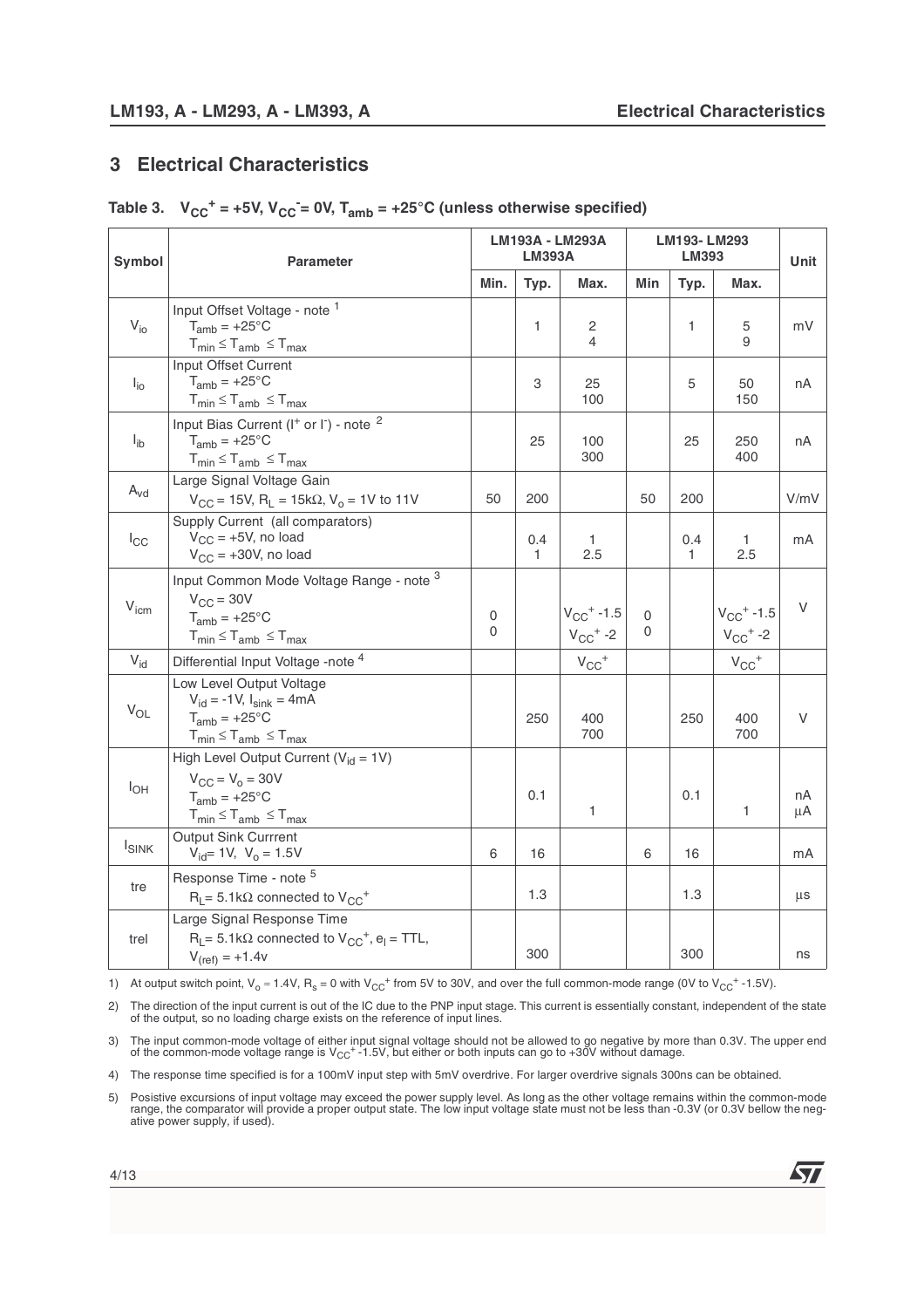#### **Figure 1. Supply current vs. supply voltage**



**Figure 2. Output saturation voltage vs. output current**



**Figure 3. Response time for various input overdrives - positive transition** 



477

#### **Figure 4. Input current vs. supply voltage**



**Figure 5. Response time for various input overdrives - negative transition**

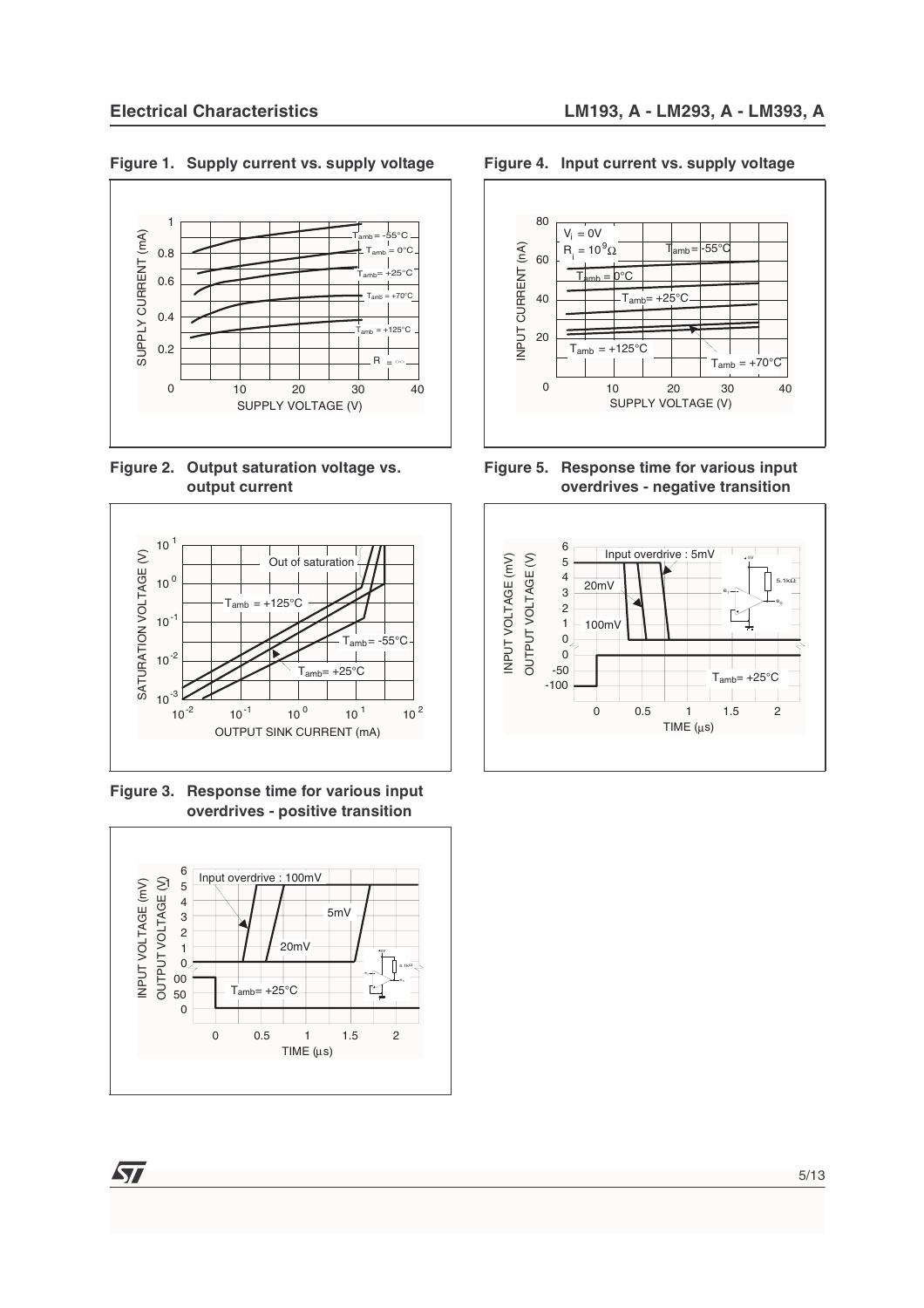# **4 Typical Applications**





Figure 8. Low frequency op-amp Figure 9. Driving CMOS















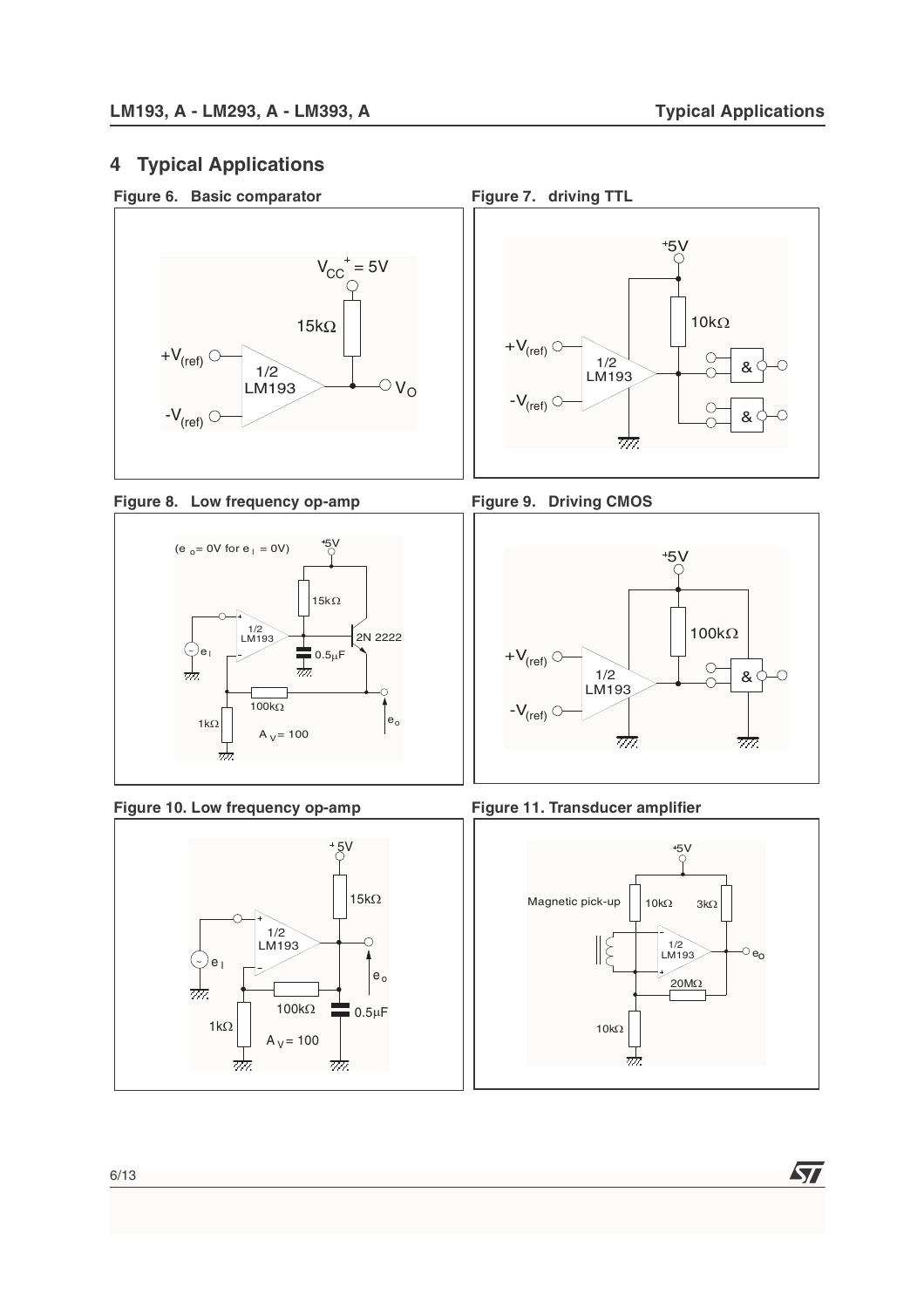**Figure 12. Low frequency op-amp with offset adjust**



**Figure 14. Two-decade high-frequency VCO**







Figure 15. Limit comparator **Figure 16. Crystal controlled oscillator** 



7/13

**Figure 13. Zero crossing detector (single power supply)**

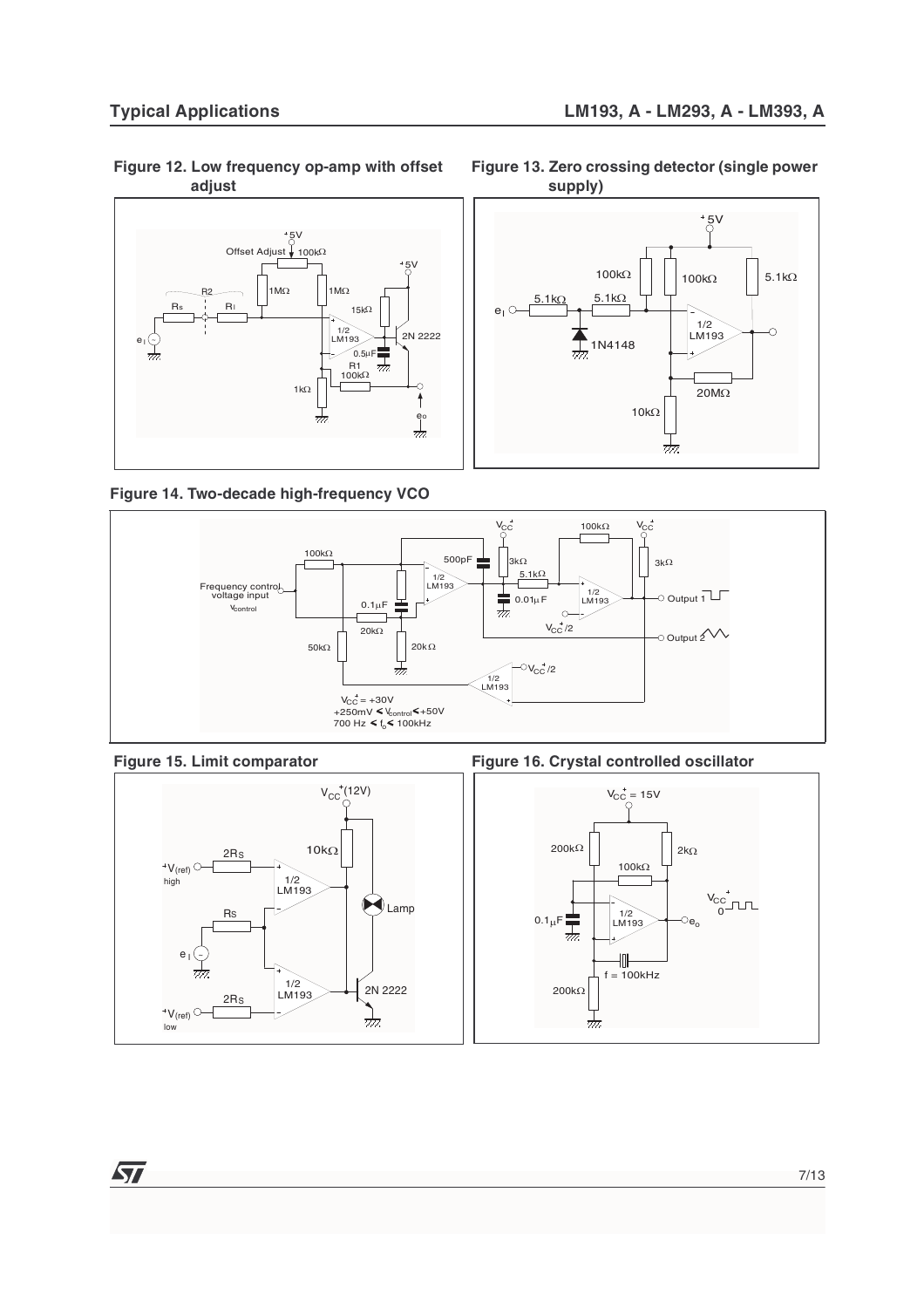**Figure 17. Split-supply applications - zero crossing detector**



**Figure 18. Comparator with a negative reference**

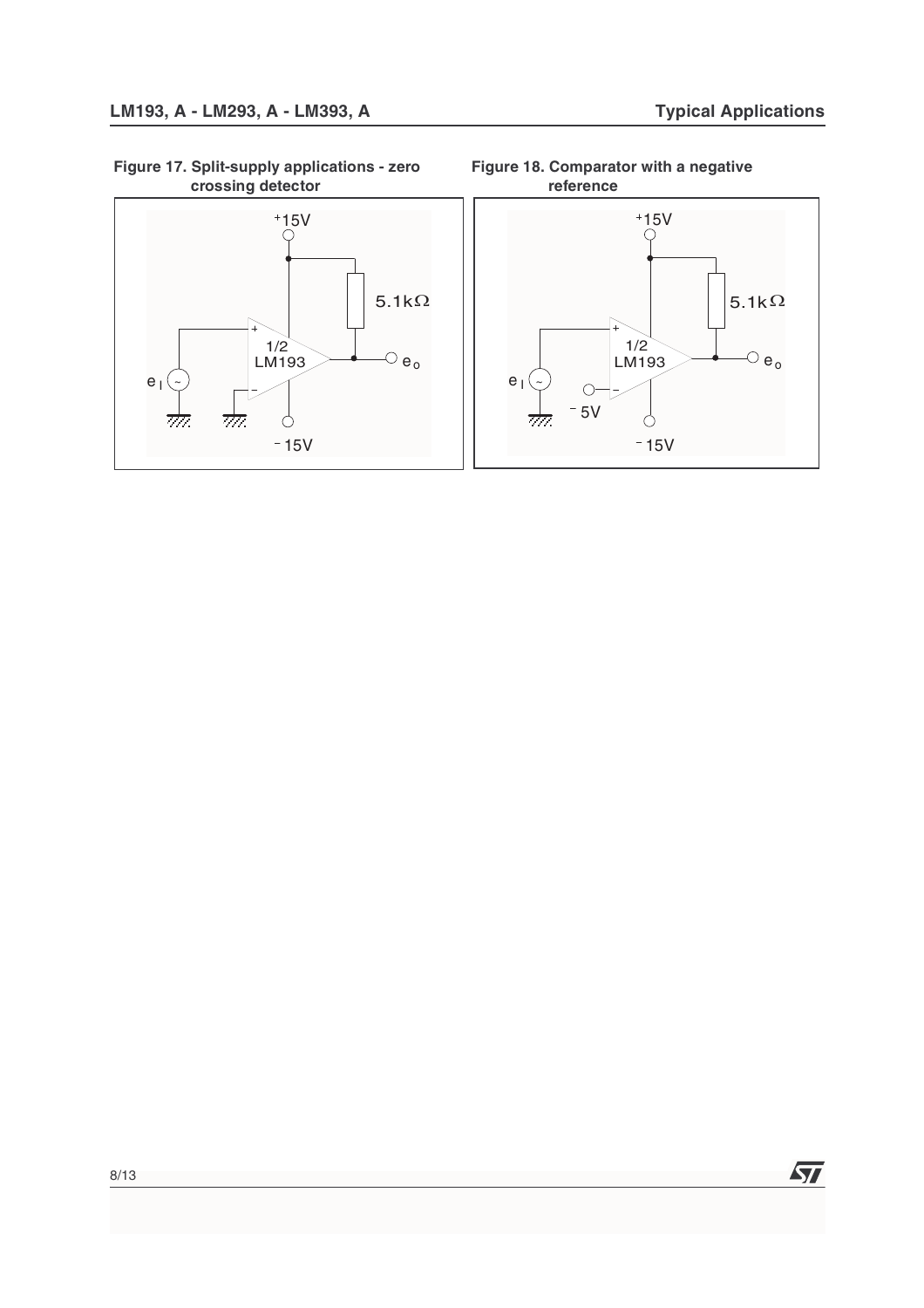# **5 Package Mechanical Data**

# **5.1 DIP8 package**

|           | <b>Plastic DIP-8 MECHANICAL DATA</b> |            |      |       |       |       |
|-----------|--------------------------------------|------------|------|-------|-------|-------|
| DIM.      |                                      | mm.        |      |       | inch  |       |
|           | MIN.                                 | <b>TYP</b> | MAX. | MIN.  | TYP.  | MAX.  |
| A         |                                      | 3.3        |      |       | 0.130 |       |
| a1        | 0.7                                  |            |      | 0.028 |       |       |
| B         | 1.39                                 |            | 1.65 | 0.055 |       | 0.065 |
| <b>B1</b> | 0.91                                 |            | 1.04 | 0.036 |       | 0.041 |
| b         |                                      | 0.5        |      |       | 0.020 |       |
| b1        | 0.38                                 |            | 0.5  | 0.015 |       | 0.020 |
| D         |                                      |            | 9.8  |       |       | 0.386 |
| E         |                                      | 8.8        |      |       | 0.346 |       |
| e         |                                      | 2.54       |      |       | 0.100 |       |
| e3        |                                      | 7.62       |      |       | 0.300 |       |
| e4        |                                      | 7.62       |      |       | 0.300 |       |
| F         |                                      |            | 7.1  |       |       | 0.280 |
| T         |                                      |            | 4.8  |       |       | 0.189 |
| L         |                                      | 3.3        |      |       | 0.130 |       |
| Z         | 0.44                                 |            | 1.6  | 0.017 |       | 0.063 |

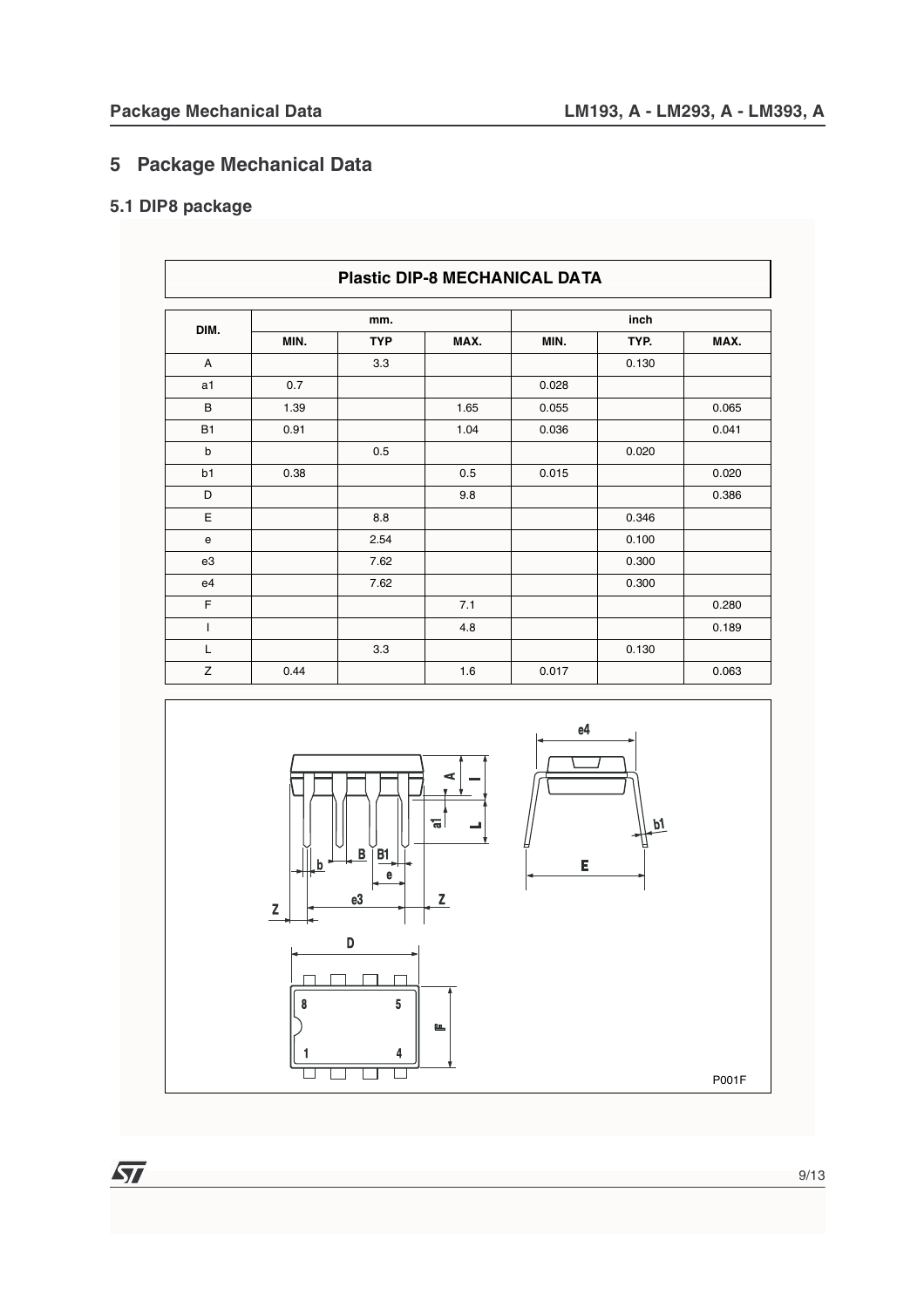# **5.2 SO8 package**

|                | <b>SO-8 MECHANICAL DATA</b> |            |      |                  |       |       |
|----------------|-----------------------------|------------|------|------------------|-------|-------|
|                |                             | mm.        |      |                  | inch  |       |
| DIM.           | MIN.                        | <b>TYP</b> | MAX. | MIN.             | TYP.  | MAX.  |
| A              | 1.35                        |            | 1.75 | 0.053            |       | 0.069 |
| A <sub>1</sub> | 0.10                        |            | 0.25 | 0.04             |       | 0.010 |
| A <sub>2</sub> | 1.10                        |            | 1.65 | 0.043            |       | 0.065 |
| В              | 0.33                        |            | 0.51 | 0.013            |       | 0.020 |
| $\mathsf{C}$   | 0.19                        |            | 0.25 | 0.007            |       | 0.010 |
| D              | 4.80                        |            | 5.00 | 0.189            |       | 0.197 |
| E              | 3.80                        |            | 4.00 | 0.150            |       | 0.157 |
| e              |                             | 1.27       |      |                  | 0.050 |       |
| Н              | 5.80                        |            | 6.20 | 0.228            |       | 0.244 |
| h              | 0.25                        |            | 0.50 | 0.010            |       | 0.020 |
| L              | 0.40                        |            | 1.27 | 0.016            |       | 0.050 |
| k              |                             |            |      | $8^\circ$ (max.) |       |       |
| ddd            |                             |            | 0.1  |                  |       | 0.04  |



0016023/C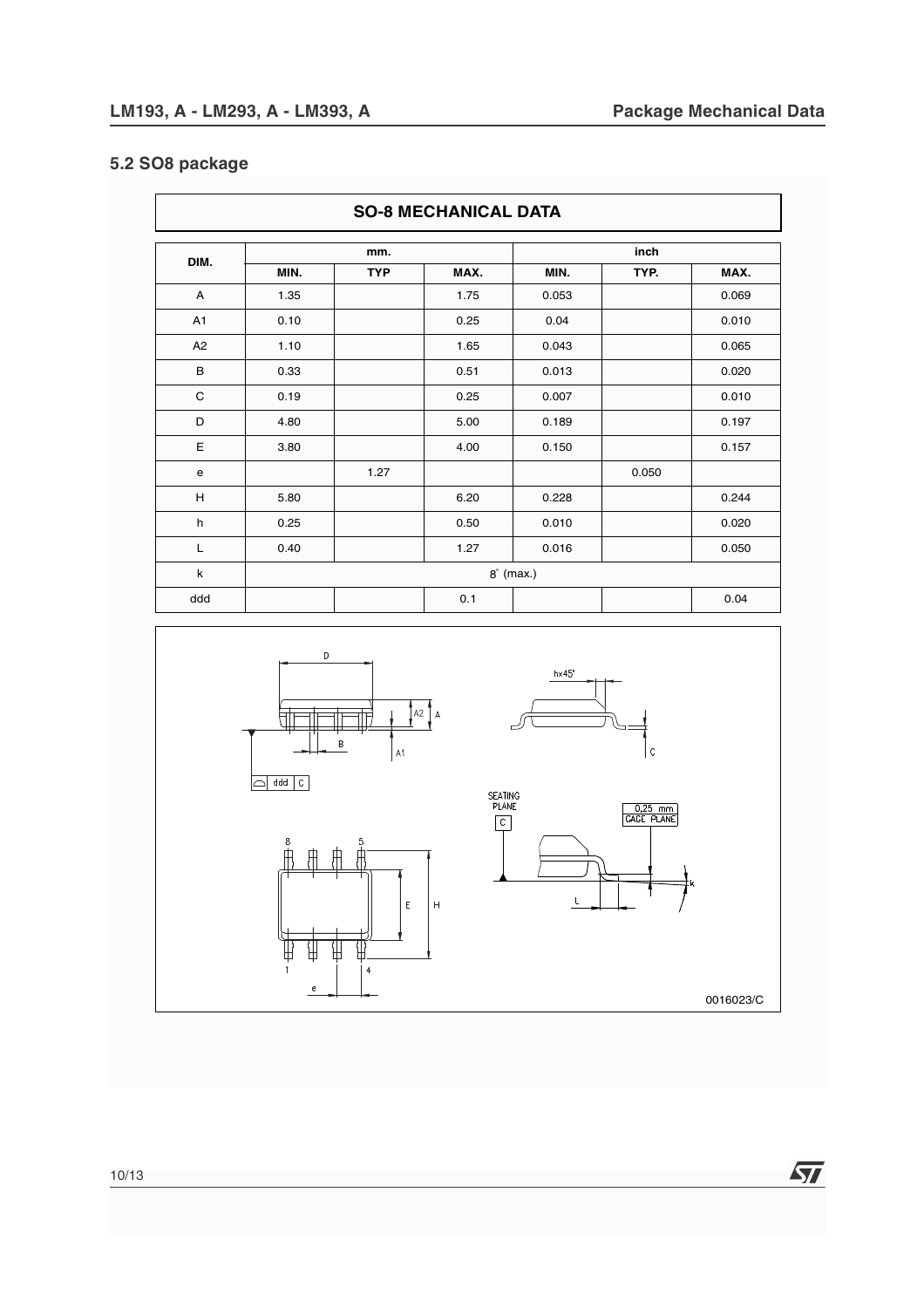### **5.3 TSSOP8 package**

|                | <b>TSSOP8 MECHANICAL DATA</b> |              |           |             |        |             |  |
|----------------|-------------------------------|--------------|-----------|-------------|--------|-------------|--|
| DIM.           |                               |              |           |             | inch   |             |  |
|                | MIN.                          | <b>TYP</b>   | MAX.      | MIN.        | TYP.   | MAX.        |  |
| A              |                               |              | $1.2$     |             |        | 0.047       |  |
| A <sub>1</sub> | 0.05                          |              | 0.15      | 0.002       |        | 0.006       |  |
| A2             | 0.80                          | 1.00         | 1.05      | 0.031       | 0.039  | 0.041       |  |
| $\mathsf b$    | 0.19                          |              | 0.30      | 0.007       |        | 0.012       |  |
| $\mathbf c$    | 0.09                          |              | 0.20      | 0.004       |        | 0.008       |  |
| D              | 2.90                          | 3.00         | 3.10      | 0.114       | 0.118  | 0.122       |  |
| Ε              | 6.20                          | 6.40         | 6.60      | 0.244       | 0.252  | 0.260       |  |
| E <sub>1</sub> | 4.30                          | 4.40         | 4.50      | 0.169       | 0.173  | 0.177       |  |
| e              |                               | 0.65         |           |             | 0.0256 |             |  |
| K              | $0^{\circ}$                   |              | $8^\circ$ | $0^{\circ}$ |        | $8^{\circ}$ |  |
| L              | 0.45                          | 0.60         | 0.75      | 0.018       | 0.024  | 0.030       |  |
| L1             |                               | $\mathbf{1}$ |           |             | 0.039  |             |  |

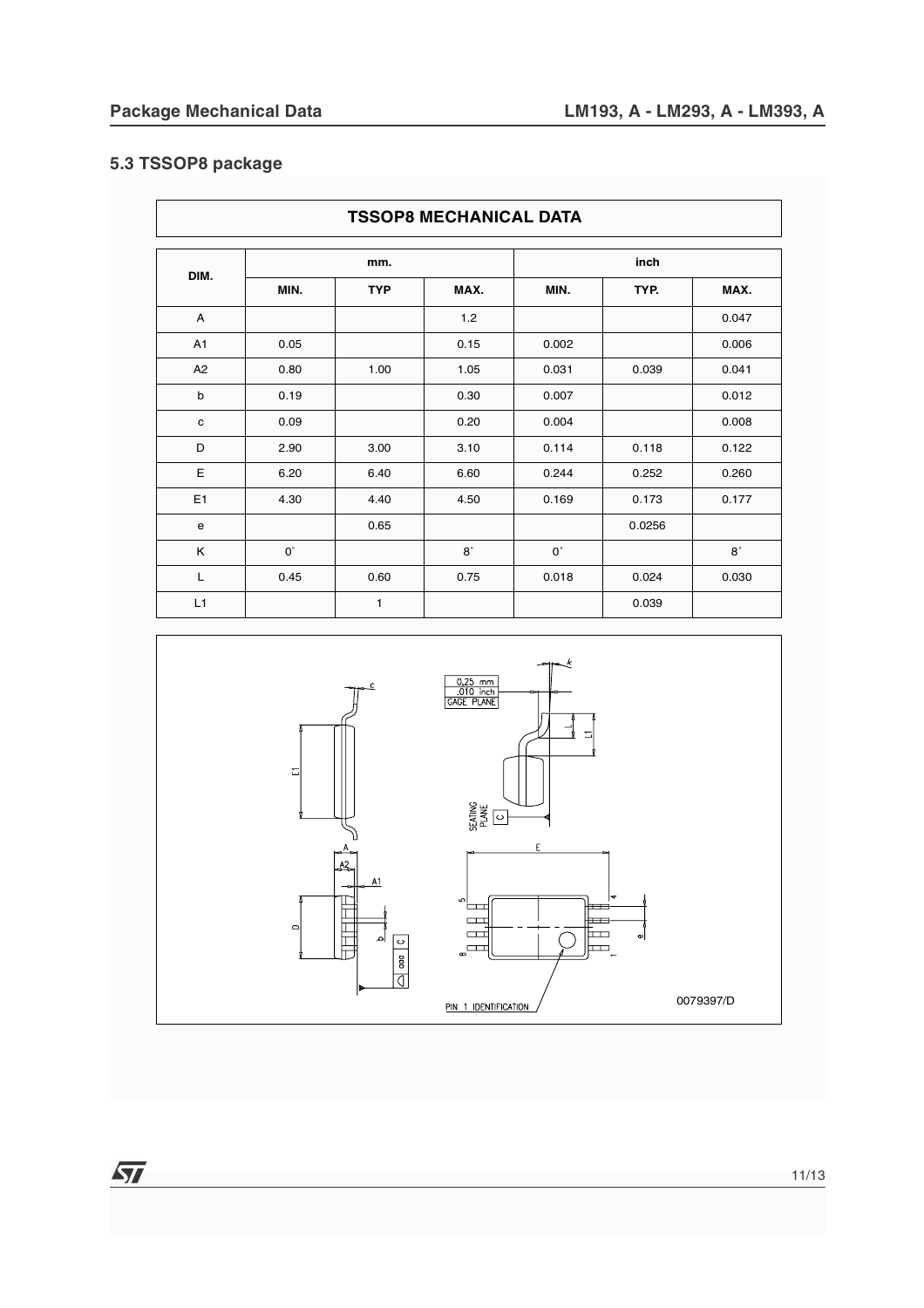57

### **5.4 Mini SO8 package**

| <b>miniSO-8 MECHANICAL DATA</b>            |             |            |             |             |       |             |
|--------------------------------------------|-------------|------------|-------------|-------------|-------|-------------|
|                                            |             | mm.        |             |             | inch  |             |
| DIM.                                       | MIN.        | <b>TYP</b> | MAX.        | MIN.        | TYP.  | MAX.        |
| A                                          |             |            | 1.1         |             |       | 0.043       |
| A <sub>1</sub>                             | 0.05        | 0.10       | 0.15        | 0.002       | 0.004 | 0.006       |
| A <sub>2</sub>                             | 0.78        | 0.86       | 0.94        | 0.031       | 0.031 | 0.037       |
| b                                          | 0.25        | 0.33       | 0.40        | 0.010       | 0.13  | 0.013       |
| $\mathbf C$                                | 0.13        | 0.18       | 0.23        | 0.005       | 0.007 | 0.009       |
| D                                          | 2.90        | 3.00       | 3.10        | 0.114       | 0.118 | 0.122       |
| E                                          | 4.75        | 4.90       | 5.05        | 0.187       | 0.193 | 0.199       |
| E1                                         | 2.90        | 3.00       | 3.10        | .0114       | 0.118 | 0.122       |
| $\mathsf{e}% _{0}\left( \mathsf{e}\right)$ |             | 0.65       |             |             | 0.026 |             |
| K                                          | $0^{\circ}$ |            | $6^{\circ}$ | $0^{\circ}$ |       | $6^{\circ}$ |
| Г                                          | 0.40        | 0.55       | 0.70        | 0.016       | 0.022 | 0.028       |
| L1                                         |             |            | 0.10        |             |       | 0.004       |